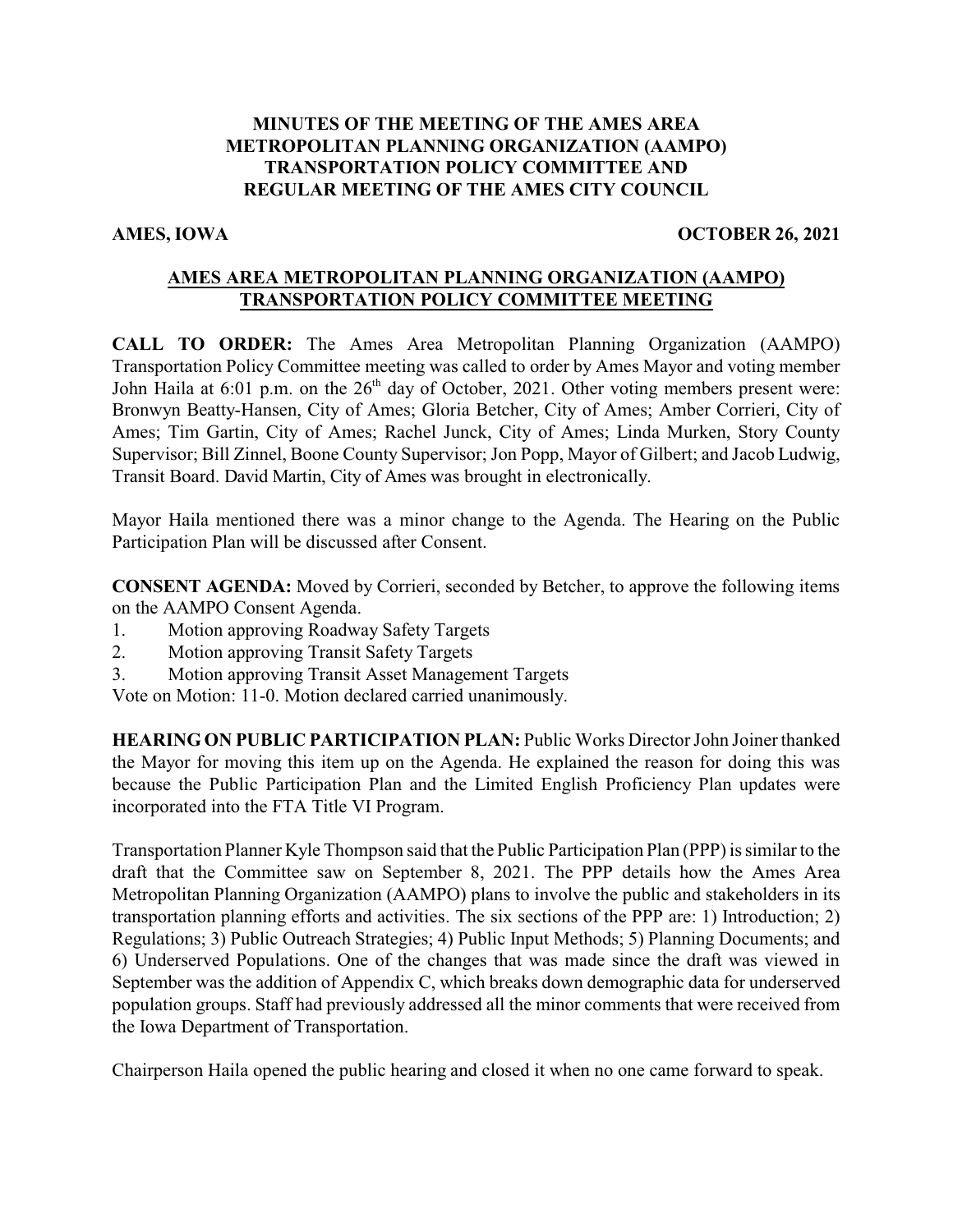Moved by Murken, seconded by Corrieri, to approve the Public Participation Plan. Vote on Motion: 11-0. Motion declared carried unanimously.

**LIMITED ENGLISH PROFICIENCY PLAN:** Transportation Planner Kyle Thompson explained that all Metropolitan PlanningOrganizations (MPOs) are required to have their own Limited English Proficiency Plan (LEP) since they receive federal funding from the Federal Highway Administration (FHWA) and the Federal Transit Administration (FTA). The LEP Plan was prepared in accordance with the U.S. Department of Transportation's requirements and the recent guidelines published by the Iowa Department of Transportation. The LEP Plan is to ensure that all individuals who have limited English proficiency have access to the MPOs various planning documents, activities, meetings, etc. Per the U.S. Department of Transportation recommendation, the LEP Plan follows the four-factor analysis methodology. The four analysis factors and sections of the Plan are as follows:

- 1. The number and proportion of persons with limited English proficiency who are eligible to be served or likely to be encountered by MPO services and programs
- 2. The frequencywith which persons with limited English proficiency encounter MPO services and programs
- 3. The nature and importance of the MPO's services and programs in people's lives
- 4. The resources available to the MPO for outreach to persons with limited English proficiency, as well as the costs associated with the outreach

The LEP Plan lists the following language assistance services and resources that the MPO will leverage:

- 1. Oral Interpretation Services The Big Word, City Staff, Google Translate
- 2. Written translation of vital documents to Mandarin Chinese, per the Safe Harbor Provision requirements
- 3. Bureau of Refugee Services
- 4. MPO Website Automatic translation to over 90 different languages
- 5. Regional Partners Coordinate with regional agencies and groups such as CyRide and Iowa State University

Moved by Ludwig, seconded by Junck, to approve the Limited English Proficiency Plan. Vote on Motion: 11-0. Motion declared carried unanimously.

# **FTA TITLE VI PROGRAM FOR SUBMISSION TO THE IOWA DEPARTMENT OF**

**TRANSPORTATION:** Transportation Planner Kyle Thompson mentioned that the FTA Title VI Program is something that all Iowa Metropolitan Planning Organizations' (MPOs) are required to submit every three years. This year, the Iowa Department of Transportation (DOT) is requiring that all MPOs submit their updated Title VI Programs by November 1, 2021. The Title VI Program is the MPO demonstrating and discussing how it adheres to Title VI requirements. The Title VI Program prohibits discrimination based on race, color, or national origin in any program or activity that receives Federal funds or other Federal financial assistance. MPO staff prepared the FTA Title VI Program update in accordance with Federal Transit Agency (FTA) regulation and using the template provided by the Iowa DOT. Mr. Thompson highlighted that staff included some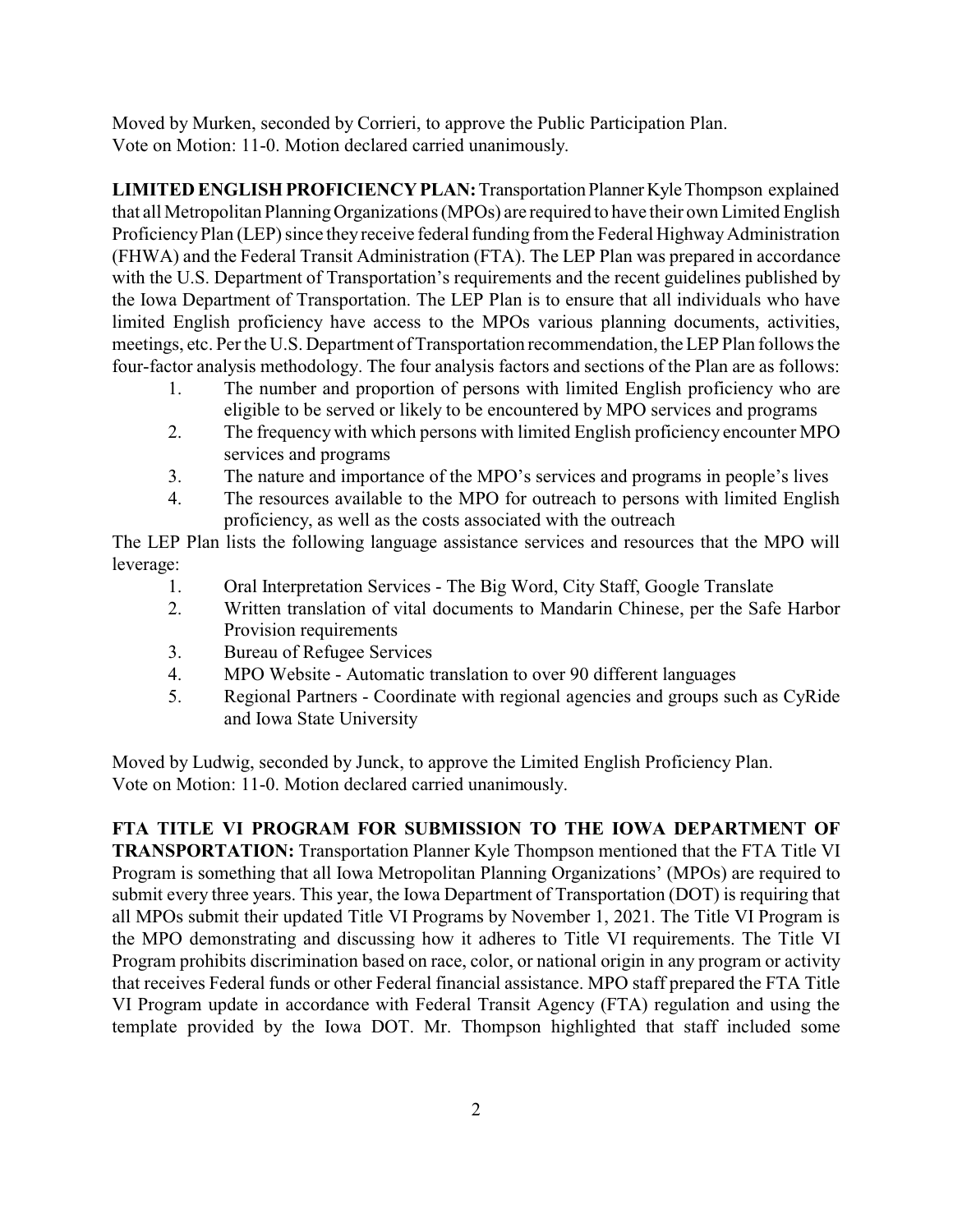demographic maps, which show CyRide's routes, TIP projects, and Long-Range Transportation Plan projects.

Moved by Betcher, seconded by Ludwig, to approve the FTA Title VI Program for Submission to the Iowa Department of Transportation.

Vote on Motion: 11-0. Motion declared carried unanimously.

## **POLICY COMMITTEE COMMENTS:** No comments were made.

**ADJOURNMENT:** Moved by Corrieri to adjourn the Ames Area Metropolitan Planning Organization Transportation Policy Committee meeting at 6:12 p.m.

# **REGULAR MEETING OF THE AMES CITY COUNCIL**

The Regular Meeting of the Ames City Council was called to order by Mayor John Haila at 6:15 p.m. on October 26, 2021, in the City Council Chambers in City Hall, 515 Clark Avenue, pursuant to law. Present were Council Members Gloria Betcher, Bronwyn Beatty-Hansen, Amber Corrieri, Tim Gartin, and Rachel Junck. Council Member David Martin was brought in electronically. *Ex officio* Member Trevor Poundstone was also present.

## **PROCLAMATION FOR "LUNG CANCER AWARENESS MONTH," NOVEMBER 2021:**

Mayor Haila declared November 2021 as "Lung Cancer Awareness Month." He wanted everyone to recognize the need for research on lung cancer affectingwomen and lung cancer health disparities, and encourage all citizens, to learn about lung cancer and early detection through lung cancer screening. Jon Sulit, member of the American Lung Cancer Screening Initiative was unable to attend the meeting to accept the Proclamation; therefore, the Proclamation will be mailed to him.

**CONSENT AGENDA:** Moved by Betcher, seconded by Beatty-Hansen, to approve the following items on the Consent Agenda.

- 1. Motion approving payment of claims
- 2. Motion approving Minutes of Regular City Council Meeting of October 12, 2021
- 3. Motion approving Report of Change Orders for period October 1 15, 2021
- 4. Motion approving renewal of the following Beer Permits, Wine Permits and Liquor Licenses: a. Class C Liquor License and Sunday Sales - London Underground, 212 Main Street
- 5. RESOLUTION NO. 21-545 approving Investment Report for Quarter Ending September 30, 2021
- 6. Medical Dispatch Quality Assurance Software:
	- a. RESOLUTION NO. 21-546 waiving Purchasing Policies and Procedures for competitive bidding of professional services and approving a single-source contract
	- b. RESOLUTION NO. 21-547 authorizing the Ames Police Department to enter into an Agreement with Pro-QA for a five-year, fixed cost service in an amount not to exceed \$129,428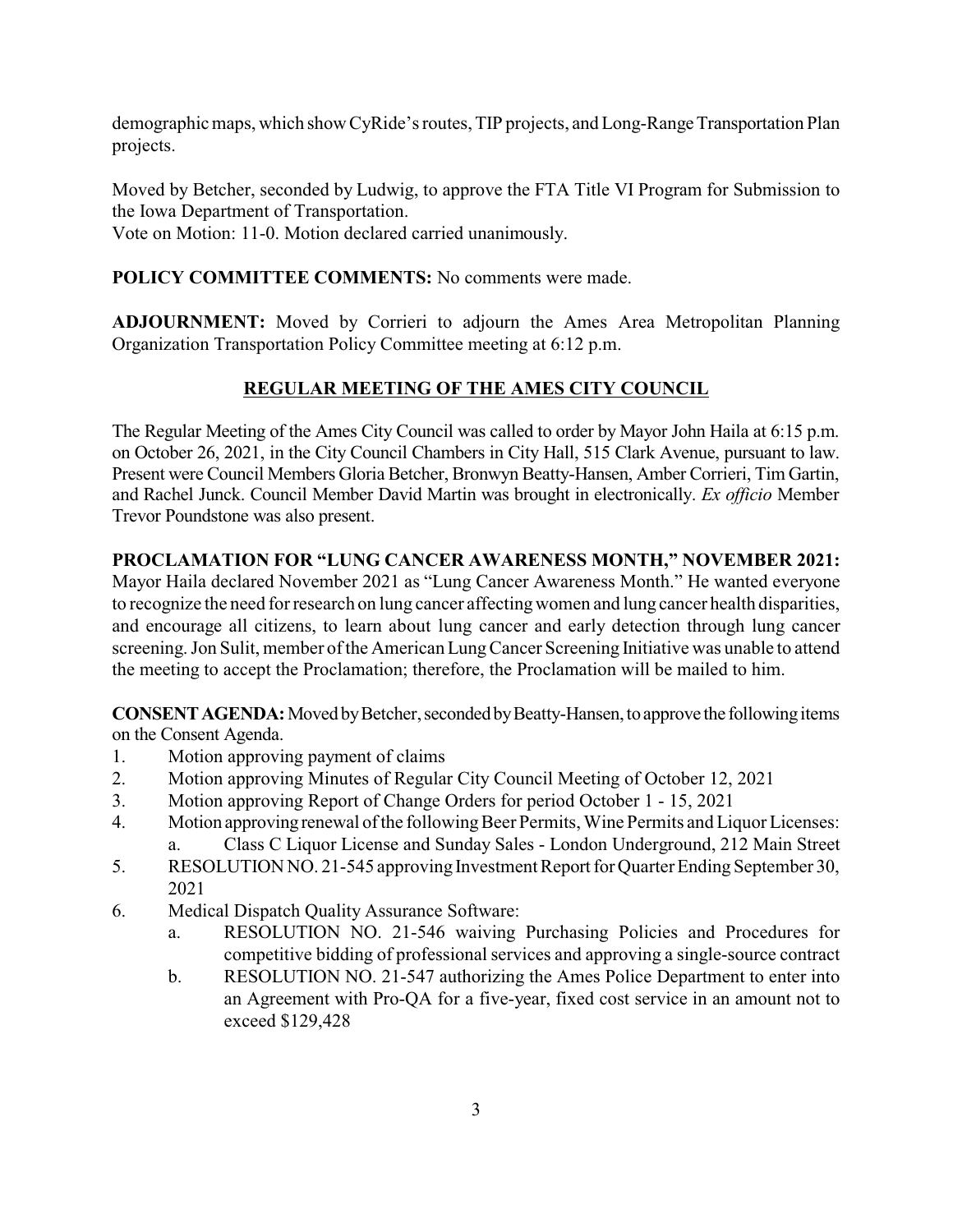- 7. RESOLUTION NO. 21-548 authorizing the Mayor to sign Certificate of Consistency with City's 2019-2023 CDBG Consolidated Plan on behalf of Youth & Shelter Services and The Bridge Home for funding under the State of Iowa's Continuum of Care Grant
- 8. RESOLUTION NO. 21-549 approving Change Order No. 4 in the amount of \$50,000 to Professional Services Agreement with BrownWinick of Des Moines, Iowa, for legal services rendered regarding service territory Ruling from the Iowa Utilities Board
- 9. RESOLUTION NO. 21-550 approving Change Order No. 3 to Blade Runner TurbomachineryServices, LLC, of Navasota, Texas, for Unit 8 Turbine Generator Overhaul project in the amount of \$181,357.44
- 10. Campustown Public Improvements (Welch Avenue):
	- a. RESOLUTION NO. 21-551 approving Change Order No. 3 in the amount of (\$91,687.18)
	- b. RESOLUTION NO. 21-552 accepting completion
- 11. RESOLUTIONNO. 21-553 accepting completion of the Tahira and Labh Hira Park Concrete Work

Roll Call Vote: 6-0. Motions/Resolutions declared carried/adopted unanimously, signed by the Mayor, and hereby made a portion of these Minutes.

**PUBLIC FORUM:** Mayor Haila opened Public Forum.

Richard Deyoe, 505-8th Street, #2, Ames, stated he had brought this up before, but felt he may have to go to the Mary Greeley Medical Center Board of Trustees because he is upset over the way the community has treated him lately. The Mayor reminded Mr. Deyo that public forum was to discuss City business and not personal items. Mr. Deyoe commented that he was part of the City.

Bob Long, 3124 Grove Avenue, Ames, said that his reason for coming tonight was to start the process of making sure that Grove Avenue is never opened for commercial development. He noted that he had sent a letter earlier this year regarding Grove Avenue, and his request was tabled by the Council because he was the only property owner asking to rezone a property that he didn't own. Mr. Long explained that he understood why that was done. Once a year their Neighborhood Association meets, and he had spoken to the group regarding his concerns about the zoning. He asked the Council to pursue the neighborhood's request to review the zoning.

Darrell Reeves, 3108 Northwood Drive, Ames, explained that he wanted to echo what Mr. Long had said. They would really like to keep the neighborhood residential. He stated that they do not want to see the commercial build-out on the other side of Grove turn into a hot-spot of activity. The neighborhood is nice and would like to keep it that way. Mr. Reeves noted that any help the Association could get from the City to rezone the area to retain the neighborhood would be appreciated.

Kyle Krebs, 3109 Northwood Drive, Ames, said that his neighborhood is a nice single-family dwelling area and he would hate it to turn into something else. The traffic going from North Duff Avenue to North Grand Avenue gets some high-speeders and he wouldn't want the traffic to increase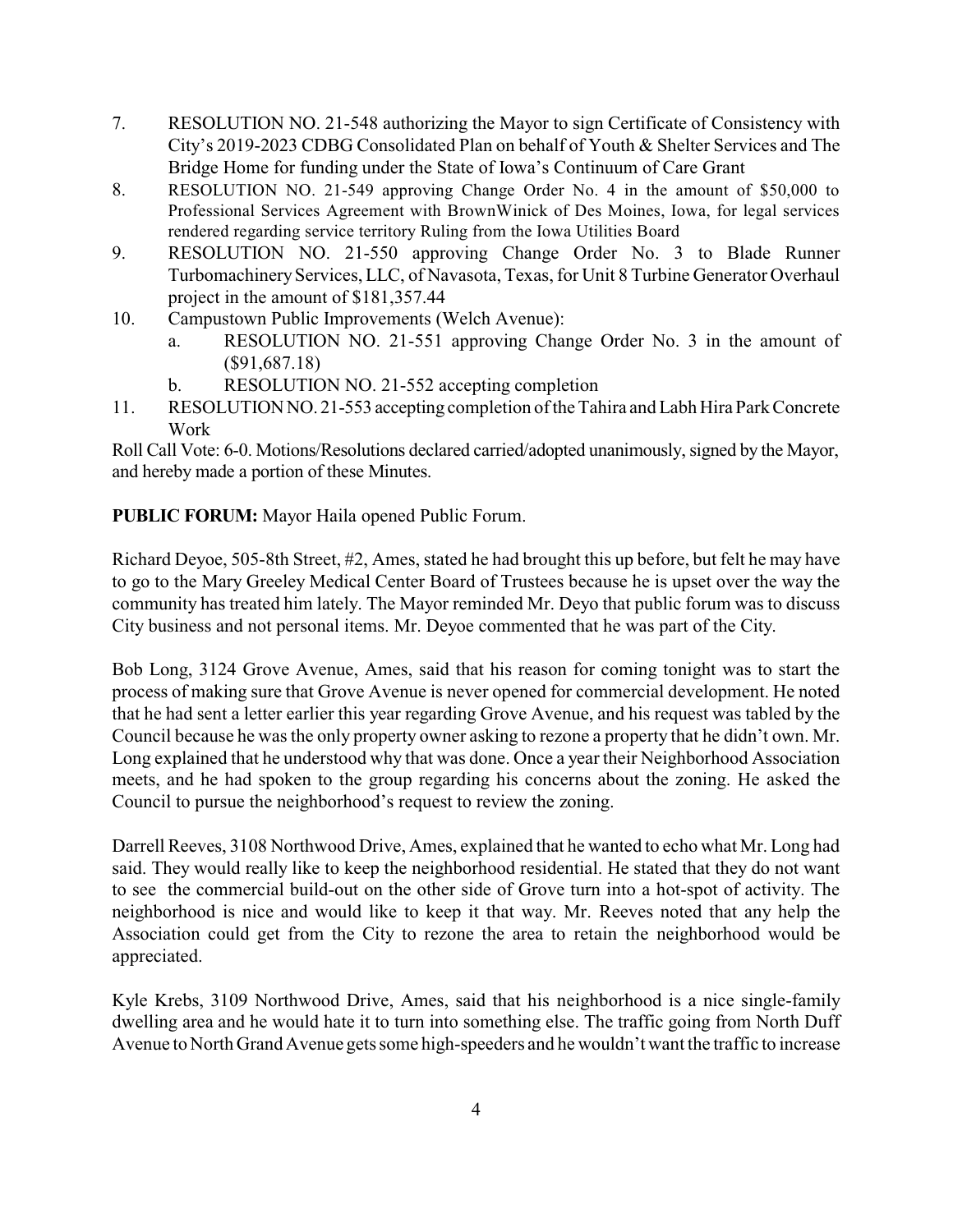in the neighborhood. He asked to keep the neighborhood as single-family homes for families and children to enjoy.

Mike Lee, 3122 Northwood Drive, Ames, stated he and his wife have lived in the neighborhood since 1985, and it has always been a nice quiet neighborhood. Their kids went to school at Northwood. Mr. Lee said he was concerned about the traffic, especially the truck traffic and extra traffic from any businesses that might come to the area.

Jeani Lee, 3122 Northwood Drive, Ames, mentioned that she and her husband had both grown up in Ames, been business owners since 1985, and raised their kids in the neighborhood. She stated that while they appreciate growth in the community it didn't feel right to have commercial businesses in the area. Ms. Lee commented that they are already close enough to the traffic on Grand Avenue, and when Northern Lights was developed, the traffic increased in their neighborhood. In support of their neighborhood and the community, she felt it would be in the best interest of the City to keep the area residential.

LarryBrandt, 607 River Oak, Ames, explained that he and his wife have been in the area for a while. He had previously lived in Orlando and part of Dallas where he had seen businesses move into residential areas similar to his neighborhood and he doesn't want to see the additional traffic. Mr. Brandt mentioned that he didn't want to see start-ups come in and later become "trashy" strip malls.

Marie Mayer, 607 River Oak Drive, Ames, said the Council was probably aware that everyone speaking tonight is part of the Neighborhood Association. She noted at a recent get-together it was brought to everyone's attention that the previous MaryKay's was zoned as high-density that allowed commercial. Ms. Mayer stated that there are rumors that there is going to be another business there. A proposal was made within the Neighborhood Association that medium-density would be more appropriate. It would keep the area residential and allow flexibility with the types of housing in the area. She noted that the Neighborhood Association is not just a group, but neighbors who care about each other and take the time to meet each other at gatherings. Ms. Mayer explained that neighborhood associations are an asset to the community as they enable information to be given to residents all at once. As a Neighborhood Association, they would like to keep it a "neighborhood" of people. She loves the house she bought and fell in love with the neighborhood.

Leo Milleman, 3112 Northwood Drive, Ames, pointed out that the area everyone was speaking about is in North Ames by the North Wal-Mart store, from Grand Avenue south to the river. He is the Chief Officer of the Neighborhood Association. They have a nice neighborhood and appreciate the area. During the Neighborhood Association meeting, there were over 35 people present who commented that they wanted the neighborhood to stay the same. Everyone was surprised when they looked at a Zoning Map showing that there was a small area between Grand Avenue and Grove that is zoned high-density. Currently everything along Grove Street is medium-density.Theydo not want big trucks coming through the neighborhood at all hours of the day. Mr. Milleman asked the Council to refer their request to staff to see if the area could be rezoned to medium-density.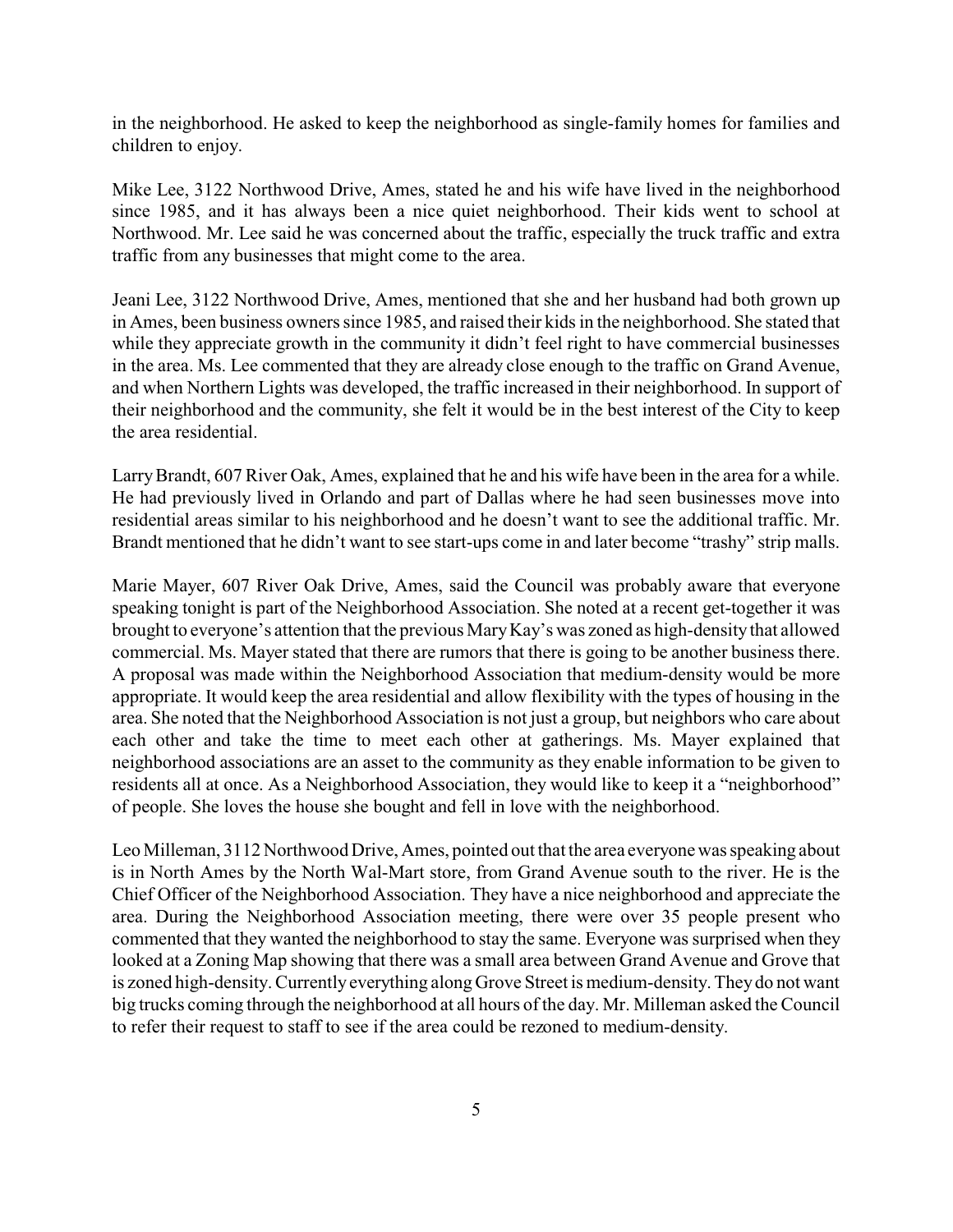The Mayor closed public forum when no one else came forward to speak.

The Mayor asked the Council to allow him to take the privilege of moving Disposition of Communication to Council up on the Agenda to discuss the request from Leo Milleman, to rezone the west side of Grove Avenue while there were interested parties present.

**DISPOSITION OF COMMUNICATIONS TO COUNCIL:**The Mayor noted that the letter from Leo Milleman, regarding the neighborhood's request to rezone the west side of Grove Avenue from High-Density Residential to Medium-Density Residential was previously sent to the Council.

Moved by Betcher, seconded by Corrieri, to place the request from Leo Milleman, regarding the possible rezoning of Grove Avenue on a future agenda.

The Mayor asked if there was a time frame of when this item might come back to the Council for discussion. City Manager Steve Schainker mentioned that it would probably be on a City Council Agenda sometime in November.

Vote on Motion: 6-0. Motion declared carried unanimously.

Mr. Schainker explained that the next step would be for the item to be placed on an Agenda, and during that time, the Council will review the Staff Report and any additional information from the Neighborhood Association and will make a decision at that meeting whether to pursue a Rezoning or something else. Council Member Gartin inquired if the next step would require any notice obligation for property owners that might be affected by any change. Planning and Housing Director Kelly Diekmann advised that typically when the Council refers a Report or a Memo to staff, there is not a notice requirement. Depending on what the Council decides after reviewing the information, public notice might be required; it would depend on the Council's direction.

**MOTION APPROVING/DENYING RENEWAL OF CLASS C LIQUOR LICENSE WITH SUNDAY SALES - NORTH GRAND CINEMA, 2801 GRAND AVENUE:** Police Chief Geoff Huff stated that the North Grand Cinema failed two compliance checks. In the past, staff has been consistent when an establishment failed both compliance checks to not recommend a renewal of the liquor license, but he would be in favor of issuing a six-month license. So far, the Police Department has made recommendations to improve the performance of North Grand Cinema, such as asking for customer identification, verifying customer age, and utilizing the Iowa Alcohol Beverages Division (ABD) Age to Purchase mobile application to scan identifications to ensure validity. Additional training was provided on July 16, 2021, and North Grand Cinema is now requiring all staff working the bar area to be I-PACT (Iowa Program for Alcohol Compliance Training) certified. They have also added software to its point-of-sale to scan a customer's identification to verify age and expiration.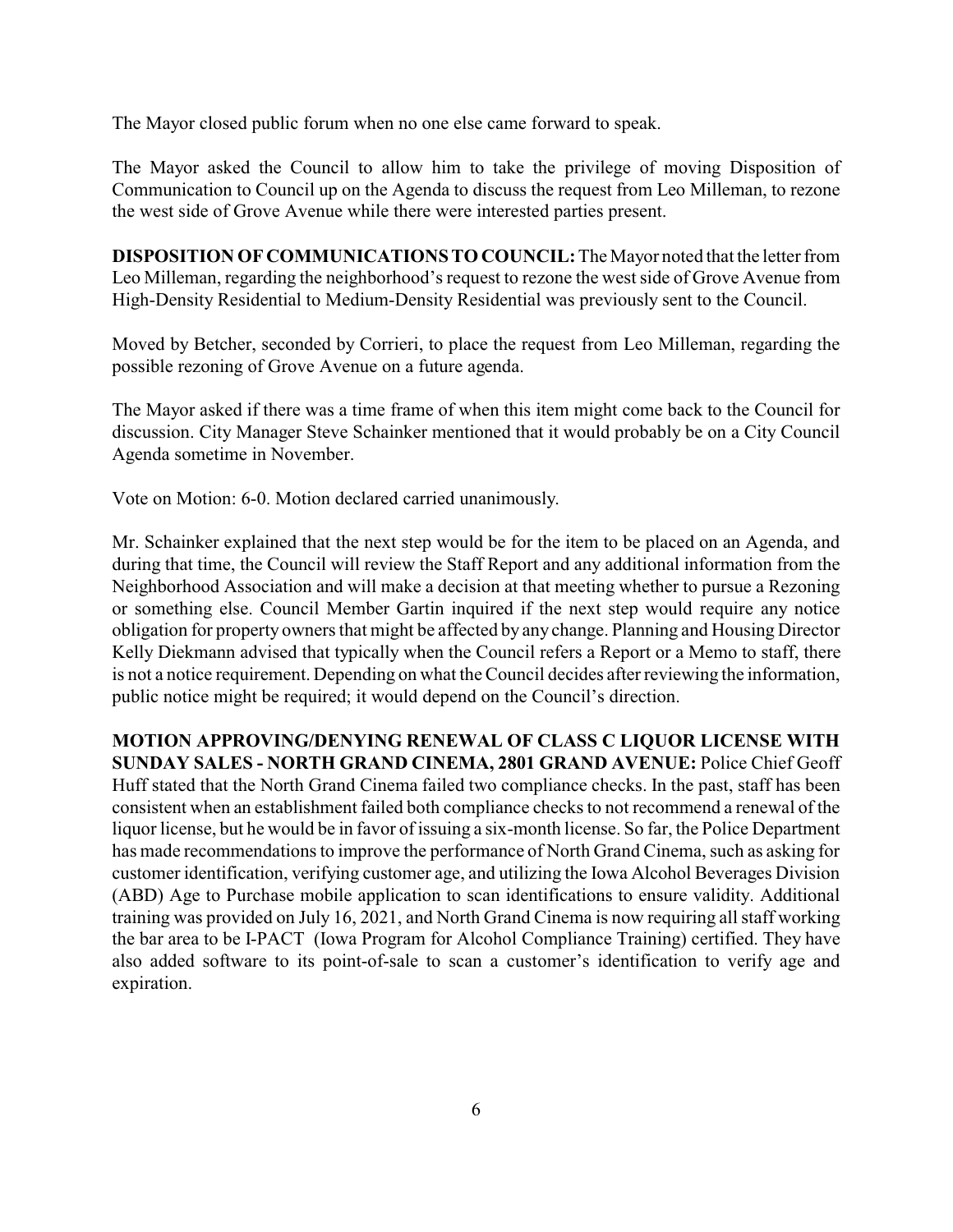Diane Akin, 2918 Northwood Drive, Ames, stated that she and her husband own the Cinema and she was present to answer any questions. She said that the employees who failed the compliance checks are no longer working for the theater.

Moved by Betcher, seconded by Martin, denying the renewal of the 12-month Class C Liquor with Sunday Sales - North Grand Cinema, 2801 Grand Avenue. Vote on Motion: 6-0. Motion declared carried unanimously.

Moved by Beatty-Hansen, seconded by Junck, to approve a six-month Class C Liquor with Sunday Sales - North Grand Cinema, 2801 Grand Avenue. Vote on Motion: 6-0. Motion declared carried unanimously.

**AGREEMENT FOR WATER SERVICE OPERATIONS AND TERRITORY TRANSFER WITH XENIA RURAL WATER DISTRICT:** Assistant City Manager Brian Phillips explained for this item staff is proposing that the City Council adopt a unique arrangement. He explained that when the Ames Water Utility was established one, of the certainties about being an Ames resident was that you had access to the Ames Water Utility. For the first 100 years of the Water Utility's existence there has not been an impediment to the Water Utility continuing to grow along with the boundaries of the City. That dynamic changed in the 1990s when rural water providers began to establish themselves outside of the corporate limits of Ames. Rural water is designed to be a substitute for well water and drinking water needs and is not set up to handle firefighting in an urban environment. The law 30 years ago established exclusive service territories for rural water providers. Rural water providers had to ask permission to serve areas within a two-mile fringe of a city. If a city denied the permission to the rural water provider, the city would be obligated to serve the area the rural water provider wanted to serve and would have to have service established within two years. In the 1990s and 2000s, Xenia Rural Water District asked for permission from the City of Ames to serve areas to the north, west, and south of Ames. At that time, it made sense for the City to waive its rights to those areas. Mr. Phillips commented that there are a few areas available that the City can grow into that do not encroach onto a rural water provider's territory. The challenge is that the areas that the City of Ames intends to grow into are primarily Xenia water territory.

Council Member Gartin wanted to clarify if it was in the 1990s when Xenia had requested to serve within Ames territory. Mr. Phillips explained that it was a series of transactions over time and believed the first one was in 1990. Some areas were wholesale areas that Xenia had expressed interest in and some were for specific addresses. Mr. Gartin felt that history was important and wanted to know why prior CityCouncils gave up the rights to provide water. Mr. Phillips stated that many of the areas Xenia wanted to serve were well outside the areas of where the Land Use Policy Plan Policy indicated that the City of Ames intended to grow. Mr. Gartin asked if there was any compensation for giving up the rights to provide water. Mr. Phillips commented that the City did not receive anything. City Manager Steve Schainker explained that there was a lesson to be learned and it would be hard for anyCouncil to think that far ahead. The Council needs to be able to look longer than 20 years into the future and that is hard to do.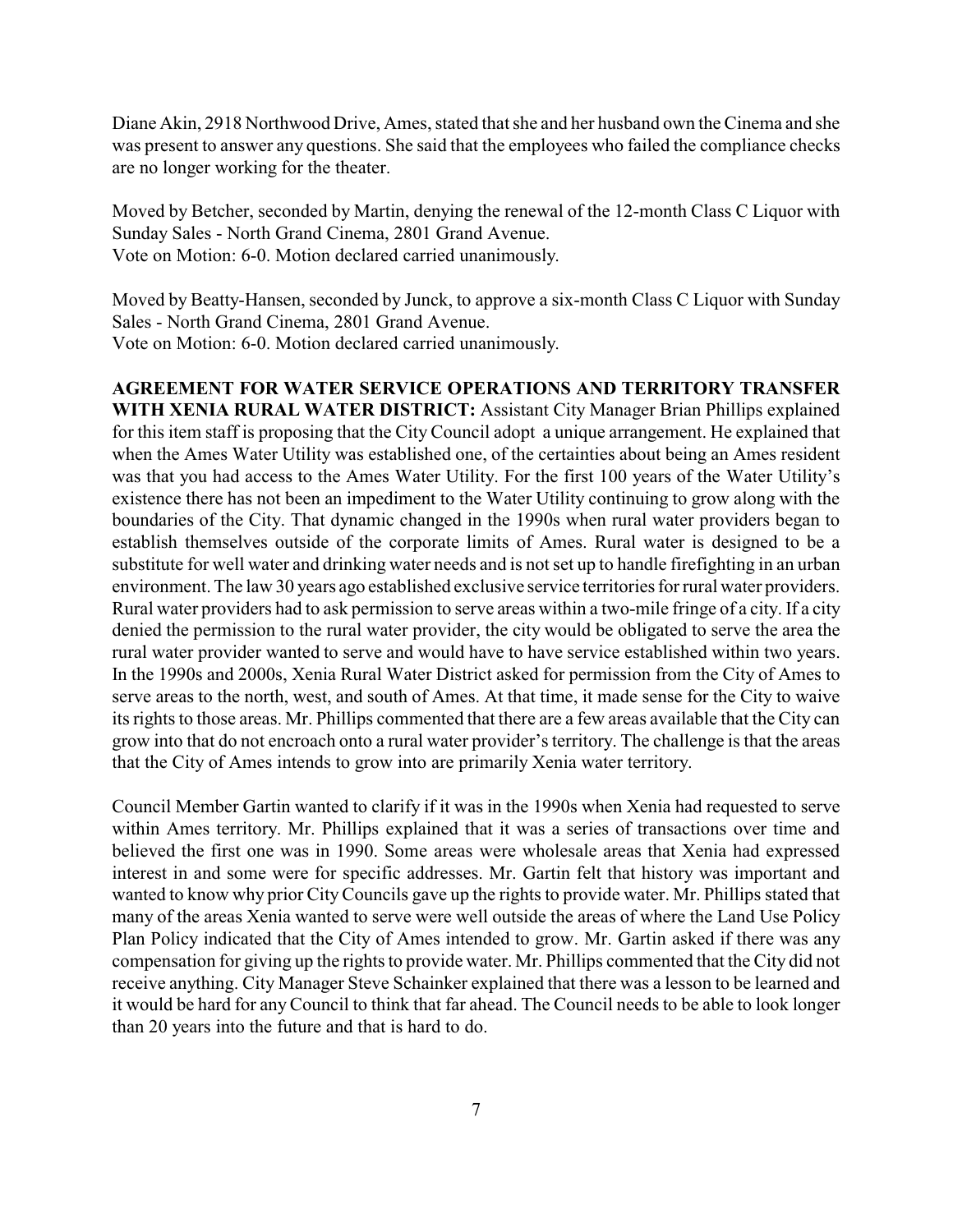Mr. Phillips noted that the City has no right to provide drinking water to Xenia areas. There may be some areas where Xenia might be willing to transfer to the City of Ames, and even if transferred, there are no parameters for setting the transfer price. Secondly, Xenia has no obligation to provide fire protection service that meets City standards (hydrant spaces, flows) yet. The City has a responsibility to provide firefighting services if within the City limits. Mayor Haila clarified that it takes a much larger main to provide firefighting than it would to have water run to someone's house to drink. The Mayor said that there are a lot of cost implications for whoever was to install the new mains. Mr. Phillips stated that the rural water system is designed to serve much smaller volumes over greater distances. Whereas, the system in Ames is for firefighting, domestic water supply, and industrial uses.

Mr. Phillips explained the potential approaches were: 1) Grow in alternative areas where Xenia will sell its service rights; 2) Grow in alternative areas where Xenia does not control territory; 3) Grow into Xenia territory and allow Xenia to provide drinking water while Ames develops an alternative fire protection model; and 4) Negotiate with Xenia to install the infrastructure for drinking water and fire protection, and to allow certain areas to be transferred to Ames. Mr. Phillips stated that staff had decided to take the fourth approach listed. This will develop the terms that would allow Xenia to come into future corporate limits of Ames. This approach would also allow there to be two water providers (City of Ames and Xenia) for Ames residents in the future.

The Agreement that has been developed with Xenia staff accomplishes a number of things. The Agreement will establish Infrastructure Standards that state that Xenia will install a new infrastructure in the Ames corporate limits to State-Wide Urban Design and Specification (SUDAS) standards, and this will include providing fire protection and potable water that meet Ames' standards. The cost to install the infrastructure will be between Xenia and the developer. Xenia will design new infrastructure in future Ames annexation areas to meet these standards. There will be no obligation for Xenia to upgrade existing infrastructure immediately. Mr. Phillips wanted the Council to know that there had been internal discussions regarding the Agreement with Planning & Housing, City Manager's Office, Public Works, Fire, and Water and Pollution Control to ensure that the City would be able to adequately provide fire service to people who may need it. Per the Agreement the City of Ames would have the ability to operate Xenia's hydrants in Ames at no charge for emergency purposes. Xenia will be responsible for maintaining the hydrants and communicating with Ames when they are out of service, and the City of Ames would not be obligated to fix the repair as it is not the City's infrastructure. Mr. Phillips stated that there are some standards included in the Agreement that indicate what Xenia's responsibilities are for maintaining and repairing water main breaks. It will be Xenia's responsibility to address a water main break as soon as possible and make repairs. Xenia must notify affected residents and the City of Ames so the City can address any inquiries.

Council Member Gartin asked if the City was confident that Xenia would adequately repair any water main breaks in a timely fashion. Mr. Phillips stated that it had been discussed to possibly put in performance standards for Xenia, but this was not able to be agreed upon for the Agreement. He explained as a water provider, if Xenia had a water main break, they would want to fix it quickly as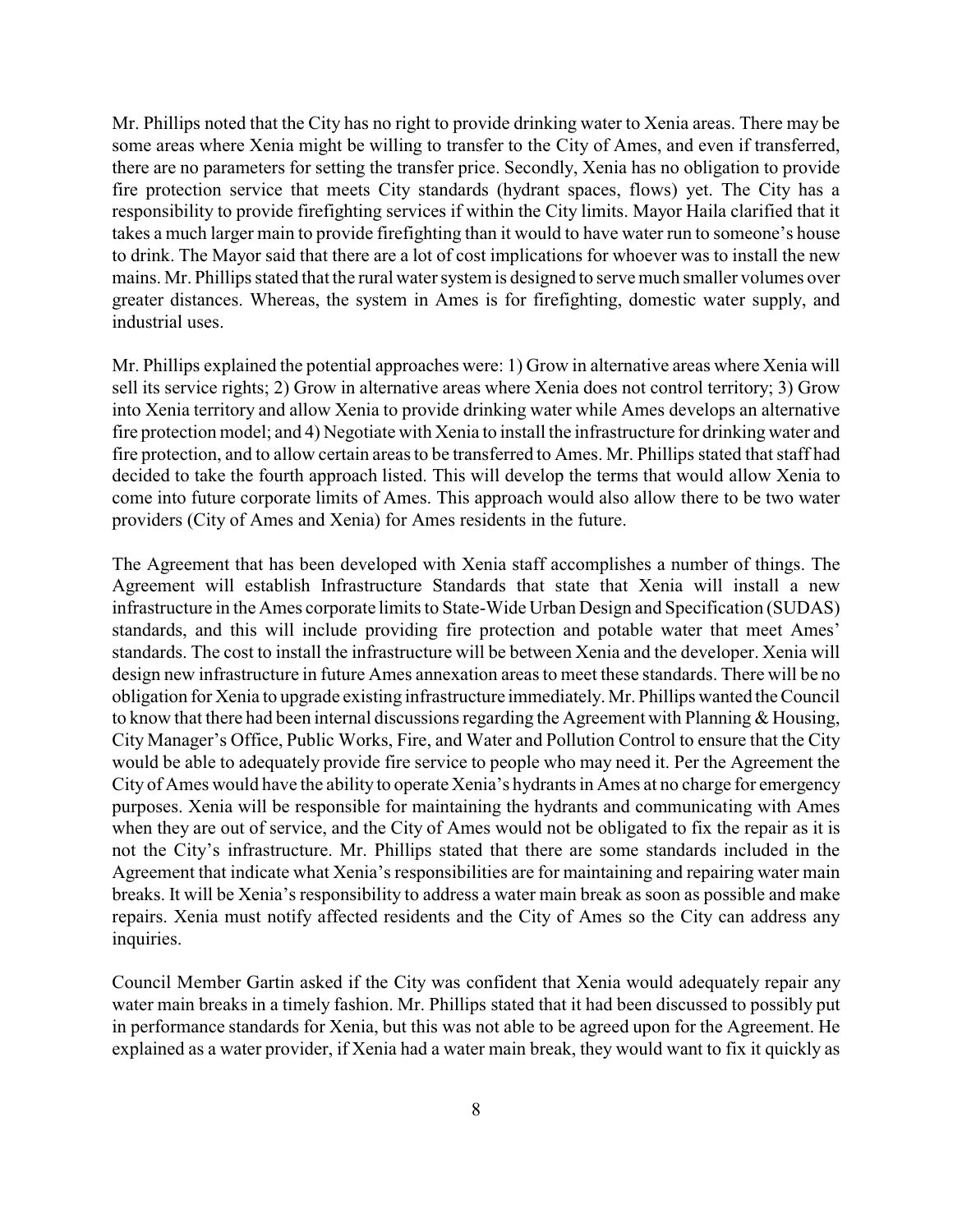it could be a loss of revenue and a potential risk to the system. Mr. Phillips expected that Xenia would take any water main breaks seriously. City Manager Steve Schainker mentioned that the City of Ames has a smaller territory to respond to while Xenia has a huge territory, but Xenia noted that it felt confident they could handle any problems. Mr. Phillips pointed out that any customer that has Xenia has the right to vote in Board elections and has the ability to influence Xenia policies.

Mr. Phillips stated that one challenge that the City of Ames has is that it operates multiple utilities (water, wastewater utility, stormwater utility, and electric). There are efficiencies built in that if a customer is an Ames water user, the City can calculate the sewer charges based on water consumption. However, with the new Agreement there will be situations where customers will have Xenia services for water, but will have the City of Ames for its sanitary sewer and storm sewer. What has been agreed to is that Xenia will be the water provider, but per the Agreement, they would not be able to charge higher rates to Ames customers than any other customers in the service area. Xenia would collect sanitary sewer and stormwater charges on Ames' behalf. Xenia would be told what rates to charge and then Xenia would remit those payments to the City of Ames, once a month. Xenia will also be required to provide records for the City to audit to make sure everything is being appropriately collected. The Agreement would permit Xenia to charge its customers \$1.50/mo./bill for the cost associated with billing Ames utilities onto its bill; this amount could increase over time, but may never exceed what is being billed to other communities. The City of Ames would reserve the right to add additional billing responsibilities to Xenia in the future.

Mr. Phillips mentioned that one of the big issues that the City has had over time is the understanding of where the territories lie between Xenia and the City of Ames. The Agreement will settle and clarify where Xenia's territory is, where Ames' territory is, and address ten specific properties that have been affected by different interpretations of the boundaries. The ten properties were requested by Xenia to be added to its territory, but there is a difference in opinion as to if that request was to serve the house or to serve the entire acreage that the house is on. The Agreement also identifies a number of areas within Xenia's territory that aren't readily able to be served by Xenia; if those properties are developed and divided, those areas could potentially be serviced by Ames. It establishes where those areas are and provides some guarantees that if those areas are requested to be transferred, Xenia will not object to the transfer. The area is divided into two sub-areas; there are areas that are well-situated to be served by Ames (right next to Ames), and then there are areas that possibly could be situated to be served by Ames. The advantage to the Agreement is it will settle any discrepancies and provide a new territory map. Xenia would sell the territory of those ten affected properties, and would allow those territories to be bought out and become Ames territory. This would cap the maximum buyout to three acres per property. The negotiable areas are renewable, depending on what has changed in the future, for up to 35 years. If Xenia or Ames decided to not renew another five-year renewal period with each area, a 12-month notice would be required. Mr. Phillips noted that in the Agreement, there is an option for the City of Ames and Xenia to agree on other areas to potentially transfer. If there are areas to transfer, there would be a buyout formula that will be included in the Agreement. Xenia asked for a provision to be added that if for any reason the buyout option was canceled, Xenia and Ames would need to sit down and discuss buying wholesale water from Ames to serve those areas. Mr. Phillips pointed out that there are no guarantees that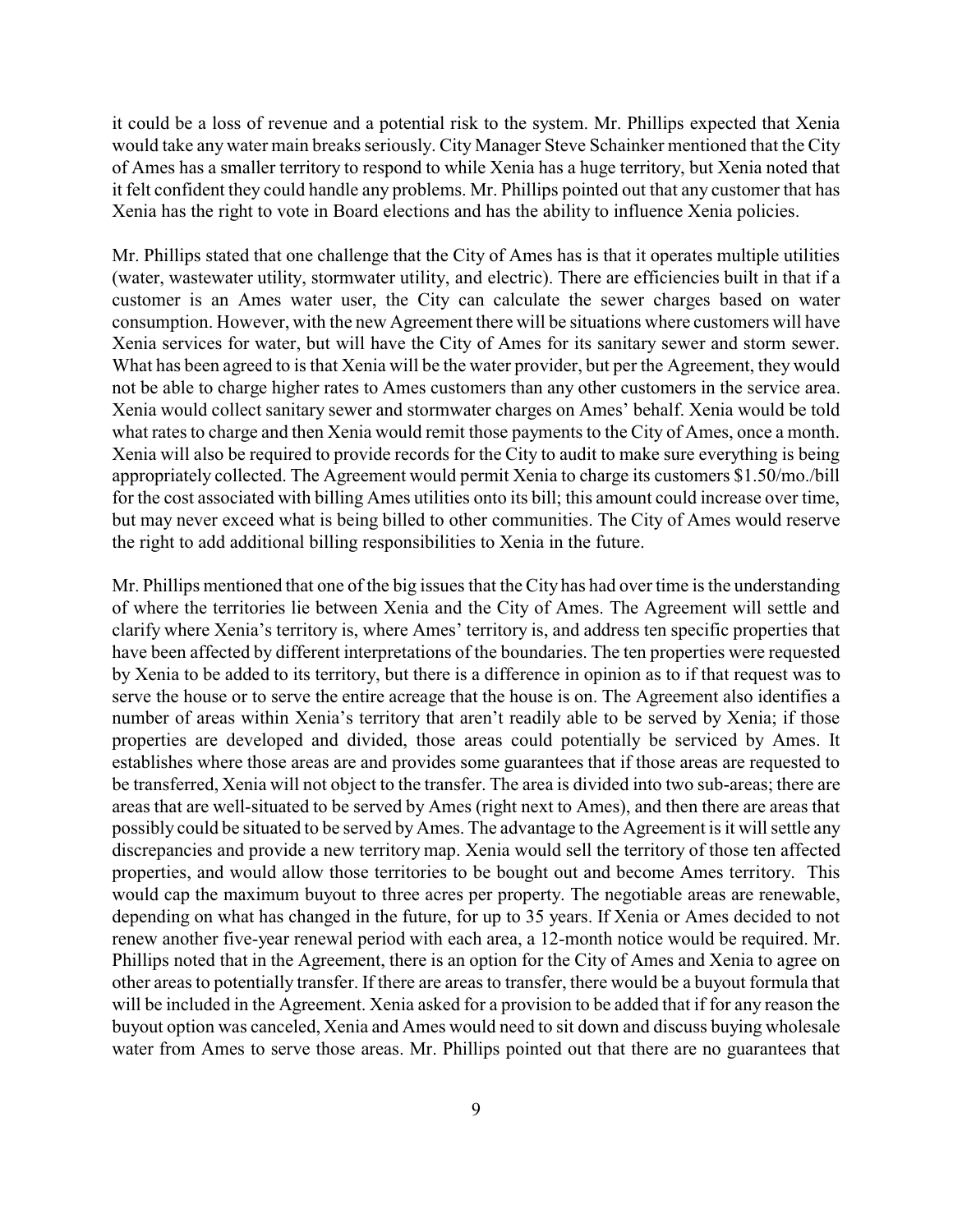Xenia or the City of Ames will agree to the terms, but would be discussed if it got to that point. The buy-out formula would be \$3,000 per net acre (excluding right-of-way), this would increase every five years by standards related to the Consumer Price Index (CPI). The obligations for the buy-out areas and the cost formulas will be in effect for a minimum of five to ten years for a maximum of 35 years. All the terms in the Agreement regarding Xenia serving within the Ames Corporate Limits would last in perpetuity.

Mr. Phillips stressed that since Xenia is a rural water model, its water rates are different from the water rates of Ames customers. The City of Ames charges by cubic foot (cf) while Xenia charges by the gallon. An example was given of a small residential customer that used 100 cf (748 gal) with the City of Ames, the bill would be \$15.72 while with Xenia it would be \$65.20. It was mentioned that Xenia's rates are the same if you are a residential or commercial customer. Xenia has four industrial customers and those have a different rate structure. Mr. Phillips brought up the rate differences as it may come up for some customers that move in one of the areas billed by Xenia.

Mr. Phillips said that the draft Agreement has not been approved by Xenia's Board of Directors. If the City Council approves the proposed Agreement, Xenia's Board of Directors will consider approval of the Agreement. Xenia is also obligated to obtain the consent of the U.S. Department of Agriculture prior to the Agreement becoming effective.

Council Member Beatty-Hansen asked about Central Iowa Water Association's (CIWA) territory. Mr. Phillips noted that currently the City is in the sixth year of a ten-year Agreement with CIWA for the East Industrial Area. He noted that staff might need to come back to the Council as the Agreement reaches its expiration date. City Manager Schainker commented that CIWA had already agreed to sell the area for a certain price. Ms. Beatty-Hansen asked what would happen if the City put in all the infrastructure and no one developed in the area. She mentioned she was referring to the areas that were not the East Industrial Area. Planning and Housing Director Kelly Diekmann stated that staff had a preliminary meeting with CIWA and was told they were willing to negotiate, but no commitment has been made.

Council Member Betcher asked if there were any ongoing efforts to lobby at the Federal level to loosen the grip of the rural water districts. Mr. Schainker noted that staff had gone to Washington D.C., on numerous occasions, gone to the Department of Agriculture, and had talked to Senator. Staff had been told by the Iowa Senator that unless there are other states, of a larger magnitude, that get involved, the system will not change. He noted that some credit had to be given to Xenia as it has been trying to work with the City of Ames. At this time there is no indication of any change being made by the federal government.

Council Member Gartin noted he is always apprehensive about taking over other water territory's infrastructure when areas are annexed. He said that per the Agreement, Xenia is required to install infrastructure according to certain design standards. He wanted to know if that would be equivalent to what the City of Ames does. Director Diekmann mentioned that was a big part of the negotiations to include the correct language to make sure that the City of Ames could fight a fire at a location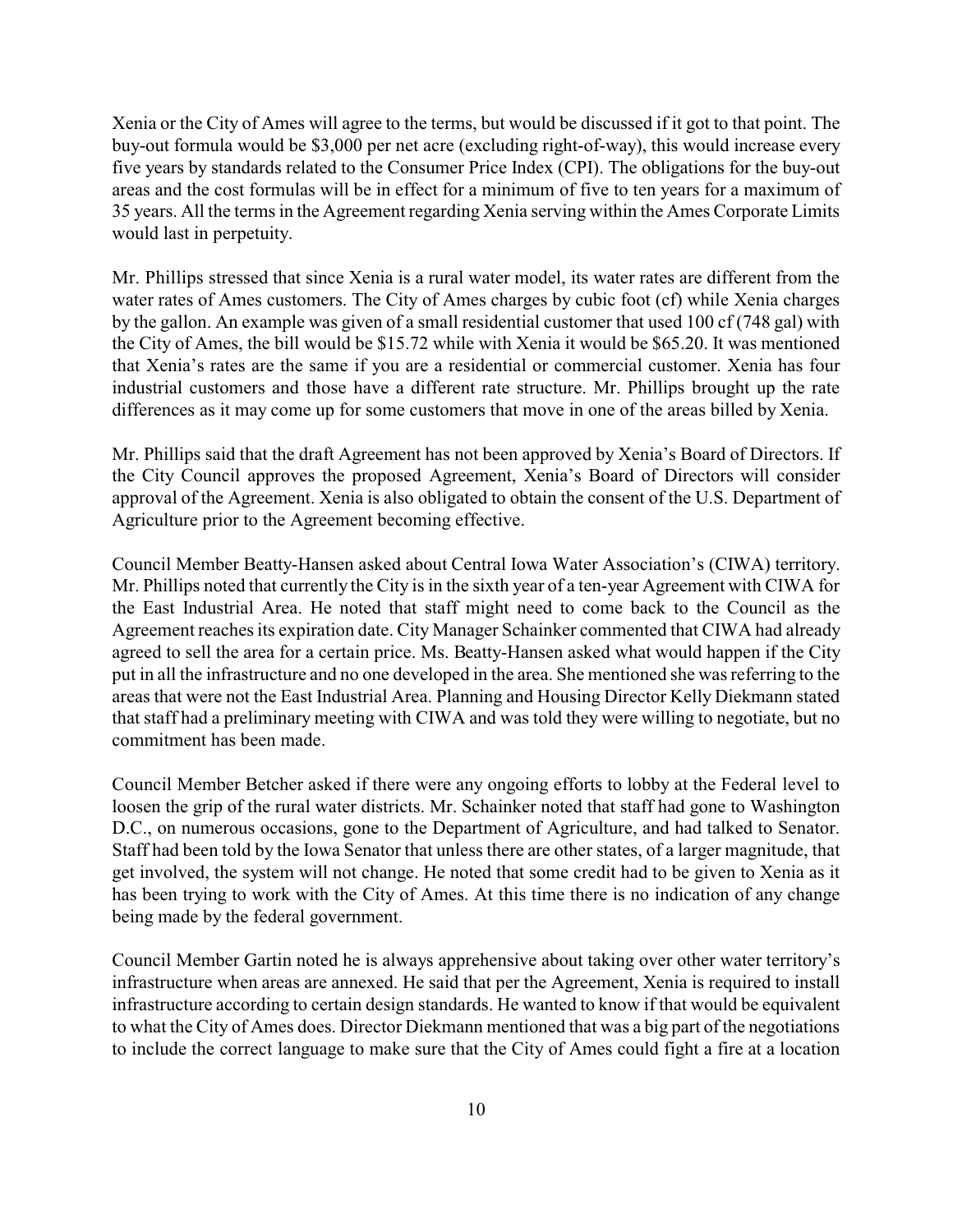served by Xenia. He said that Xenia will be meeting SUDAS standards, which are the same ones that the City of Ames had adopted in its *Municipal Code*, and there are two local Amendments that the City has that Xenia will agree to. Mr. Diekmann said that whenever the infrastructure goes in, it will meet those standards; however, the existing areas are not being upgraded until they need to be replaced. Mr. Phillips pointed out that the way it is phrased in the Agreement is to follow SUDAS standards even when changes are made along with any local Amendments by the City of Ames. Mr. Gartin asked if the Council should be concerned that there are existing areas that have a different standard of infrastructure. Director Diekmann explained that is hard to deal with as the City has annexed properties by doing an 80/20 with no upgrade of infrastructure. Those properties stay with the Xenia service or on a well, and these types of situations are going to happen.

Council Member Gartin mentioned that he is imagining that the Council will be receiving emails from people who purchased a house that is in the Xenia territory, who are upset by the high price of their water bill. These customers may state that they were never notified about the pricing. Mr. Gartin wanted to know how to navigate the disparity in terms of the cost of services. Director Diekmann stated this would not be any different from other utilities as the City does not disclose who the electric provider is, what the school taxes are, and a lot of other things that a person would pay to operate a home. Mr. Schainker explained that there is some responsibility of the potential home owner and hoped that homebuyers would do their due diligence when moving into a new home. He mentioned that the City of Ames can put information on its website where the service territories are, but he is not sure they could educate every home buyer.

Council Member Gartin noted that this situation is not isolated to Ames. He wanted to know if there had been any discussion with other cities that have similar situations. Mr. Schainker commented that the City of Johnston had a lawsuit, but their situation is different from the City of Ames. Mr. Gartin wanted to know if the City of Ames has had conversations with other peer communities. Mr. Schainker said that there have been several over the years. Mr. Diekmann stated that the law is clearly in favor of the rural water providers. Mr. Phillips pointed out that this issue is impacted by two different layers. The first is the state law that provides the rural water territories and the second is the federal law that protects the rural water territories against encroachment into the territories that may jeopardize USDA laws. It is clear that the federal pillar is not going to budge. The state law did change in 2014 to where any rural water provider was to be held to the same standard of providing water to a property that had requested it, and the service would need to be provided within a certain period of time or the rural water company would have to give up the water rights to the City. Mr. Gartin asked if the Agreement before the Council is something that has been done before. Mr. Schainker commented that it has not. This is the first Agreement that is comprehensive by bringing everything into one document. Council Member Betcher pointed out that Beacon lists the fire districts, but not water. It was discussed whether Beacon could add water service territory to its site.

The Mayor asked about Xenia buying water from the City of Ames and wanted to know if the water main was big enough; and if not, how would that happen. Mr. Phillips mentioned that if that happened, it would be in the south part of Ames. If Xenia decided in five years that they would like to have the territory back under their control, it would make more sense for them to buy water from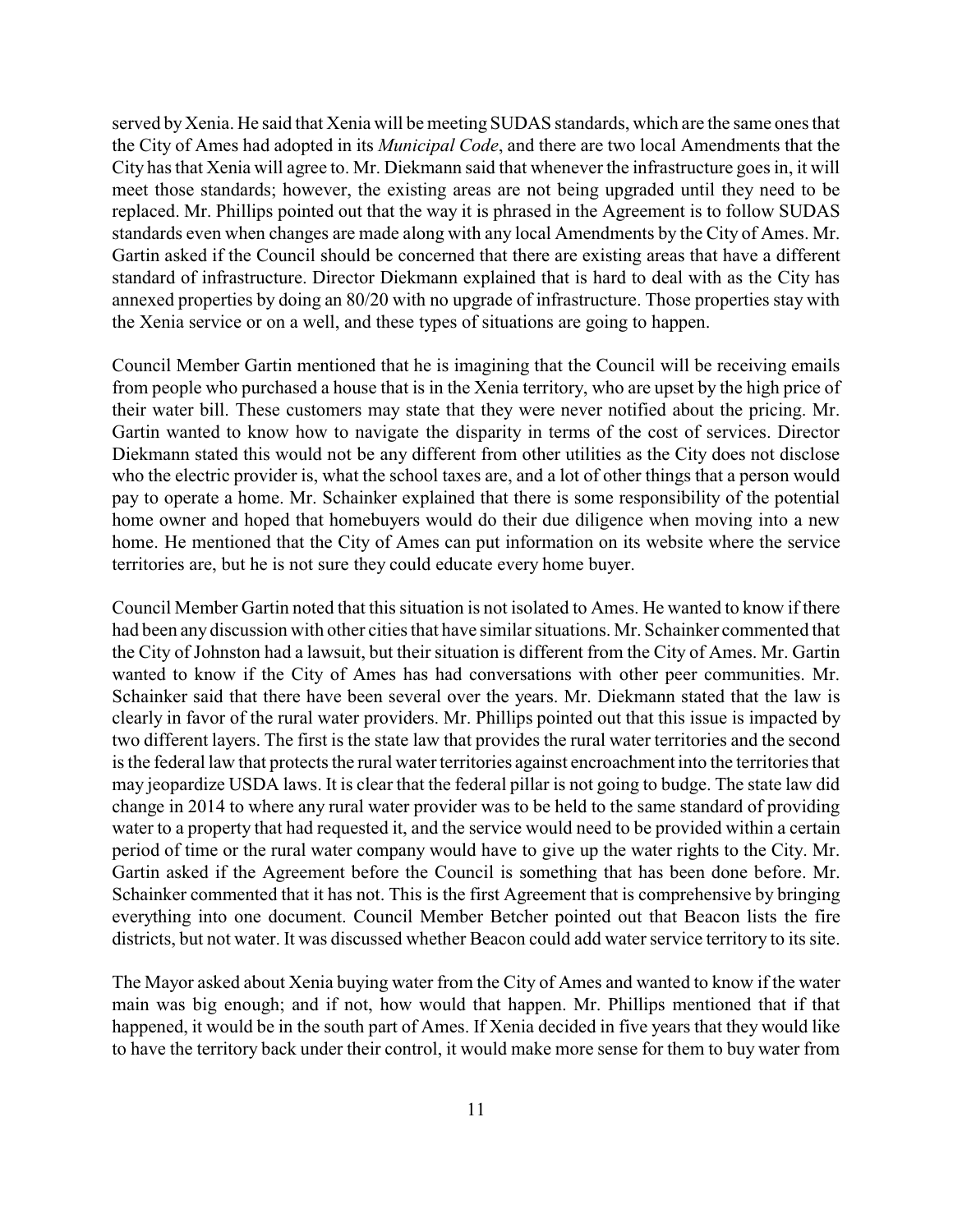Ames and bring it south to serve the area as opposed to extending infrastructure from the south to the north. Mr. Phillips mentioned that there had been several discussions about buying wholesale water. The Mayor asked if the buy-out provisions were limited to the ten- and five-year areas or were there other areas that could be bought out. Mr. Phillips noted that is correct at this time, but there is a possibility for changes in the future.

Mayor Haila asked, hypothetically, if Xenia went away what would happen to the customers who need water. Director Diekmann noted that he couldn't imagine 10,000 customers would be left without water. Mr. Gartin stated a receiver would be established and Xenia would be able to continue to provide service under receivership.

Moved by Betcher, seconded by Junck, to adopt RESOLUTION NO. 554 approving the Agreement for Water Service Operations and Territory Transfer with Xenia Rural Water District. Roll Call Vote: 6-0. Resolution declared carried/adopted unanimously, signed by the Mayor, and hereby made a portion of these Minutes.

**DOWNTOWN FACADE GRANTS:** Moved by Corrieri, seconded by Beatty-Hansen, to adopt RESOLUTION NO. 21-555 approving the Downtown Facade Grant for 317 Main Street. Roll Call Vote: 6-0. Resolution declared adopted unanimously, signed by the Mayor, and hereby made a portion of these Minutes.

**STAFF REPORT REGARDING REQUEST BY ZONING BOARD OF ADJUSTMENT TO DEFINE "TEMPORARY" IN THE ZONING ORDINANCE:** Planning and Housing Director Kelly Diekmann stated that if the Council wanted to move forward it would be appropriate to address the unique issue of yard waste facilities.

Council Member Betcher questioned if the Council approved Option 1 with the limited Special Use Permit could be used as a model in the future. Director Diekmann stated that it could potentially, as Option 1 is saying "this use is eligible for a permit based on a limited duration" similar to the Temporary Concrete and Asphalt Batch Plants.

Council Member Gartin noted that the City would limit the amount of unintended consequences by going with Option 1.

Moved by Gartin, seconded by Betcher, to approve Option 1, which is to create a defined Special Use Permit (SUP) for "Temporary Waste Processing." Vote on Motion: 6-0. Motion declared carried unanimously.

Mayor Haila recessed the meeting at 7:55 p.m. and reconvened it at 8:00 p.m.

**AMES 2040 PLAN PUBLIC DRAFT COMMENTS:** Planning and Housing Director Kelly Diekmann mentioned that this is follow-up from two weeks ago. No additional comments were received after the last Staff Report on October 12, 2021. Staff would like the Council's direction on three issues. The first was regarding the public comments that were received and if the Council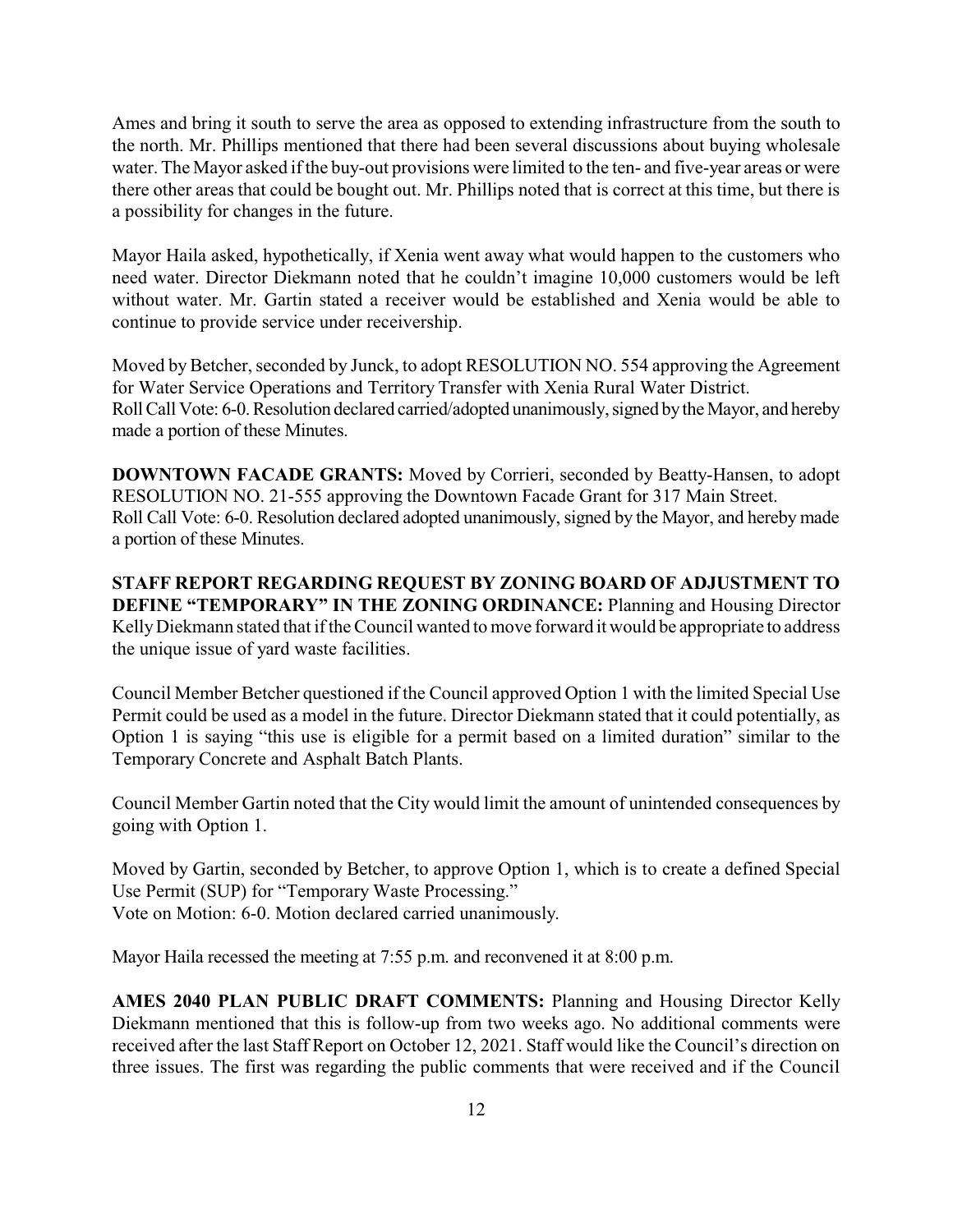wanted to make any adjustments based on those comments. Secondly, there were some staffproposed edits to the text as well as map changes. Lastly, there is new information in the Staff Report that leads to the crafting of the Implementation Chapter that will go into the Plan before it is adopted. He noted that he will go over what staff is recommending. Staff would like to have Council's feedback on any changes or edits that they would like to make.

Director Diekmann said the first thing he would like to address is in the Land Use Chapter (Chapter 2) that talks about the compatibility matrix (Mixed-Use Planning Process); the question is "What is staff supposed to do with this." As the draft Plan went through the public comment period, it didn't come up as a question, but staff needed to take action to resolve the ambiguity of it. Staff is recommending that the pages where indicated in the Staff Report (pages 68-74) be used as advisory guidelines for future land use/zoning changes, and that they are not to be viewed as project specific requirements with approval of the Plan. When it comes to map designations, there are some suggestions from staff in the Report regarding how the community commercial retail (CCR) is explained and where it is affiliated in the zoning tables. If the Council approved staff's recommendations for the map changes, those will be addressed.

Another inconsistency in the text is University land. Director Diekmann had been in conversations with University officials and University land is shown as "Civic University." He explained that a discussion was had regarding if the City should show a land use for University land in case it was disposed of in the future. Staff had decided to make University land on the map blue and wrote a Text Policy that indicated that University land should default to the RN-3 neighborhood classification in areas that have an overlay for redirection, but the City never made an overlay for redirection so the text was left hanging. In conversations with University officials they preferred the map to show the property as just "University land." The Text Policy can be adjusted to no longer reference an overlay and instead explain how future changes to the University land would be related to the RN-3 neighborhood. City Manager Steve Schainker asked what two areas needed to be changed on the map. Mr. Diekmann indicated that there were two properties that were shown as RN-3 the former site for the Healthy Life Center on Ontario and a property on Mortensen and University ( south of Reiman Gardens that is down by the creek). It was indicated that Veenker was discussed and is shown on the map as open space; it will be left that way. Director Diekmann commented that he was not going through each map amendment listed in the Report, but if Council Members wanted to take any action, they needed to make a motion. He noted that, in Attachment B in the Staff Report, there are a number of changes that staff was suggesting to change on the map. The Implementation Chapter is intended to guide administration of the Plan. This chapter would include information providing context to the Policies and Actions as they related to future decision making. Staff had categorized the priorities of the Implementation Chapter as: 1) Infrastructure; 2) Development and Zoning Standards; and 3) Plans and Sub-Areas.

Moved by Betcher, seconded by Beatty-Hansen, to direct staff to make the Mixed-Use Land Use pages advisory, rather than mandatory for project review. Vote on Motion: 6-0. Motion declared carried unanimously.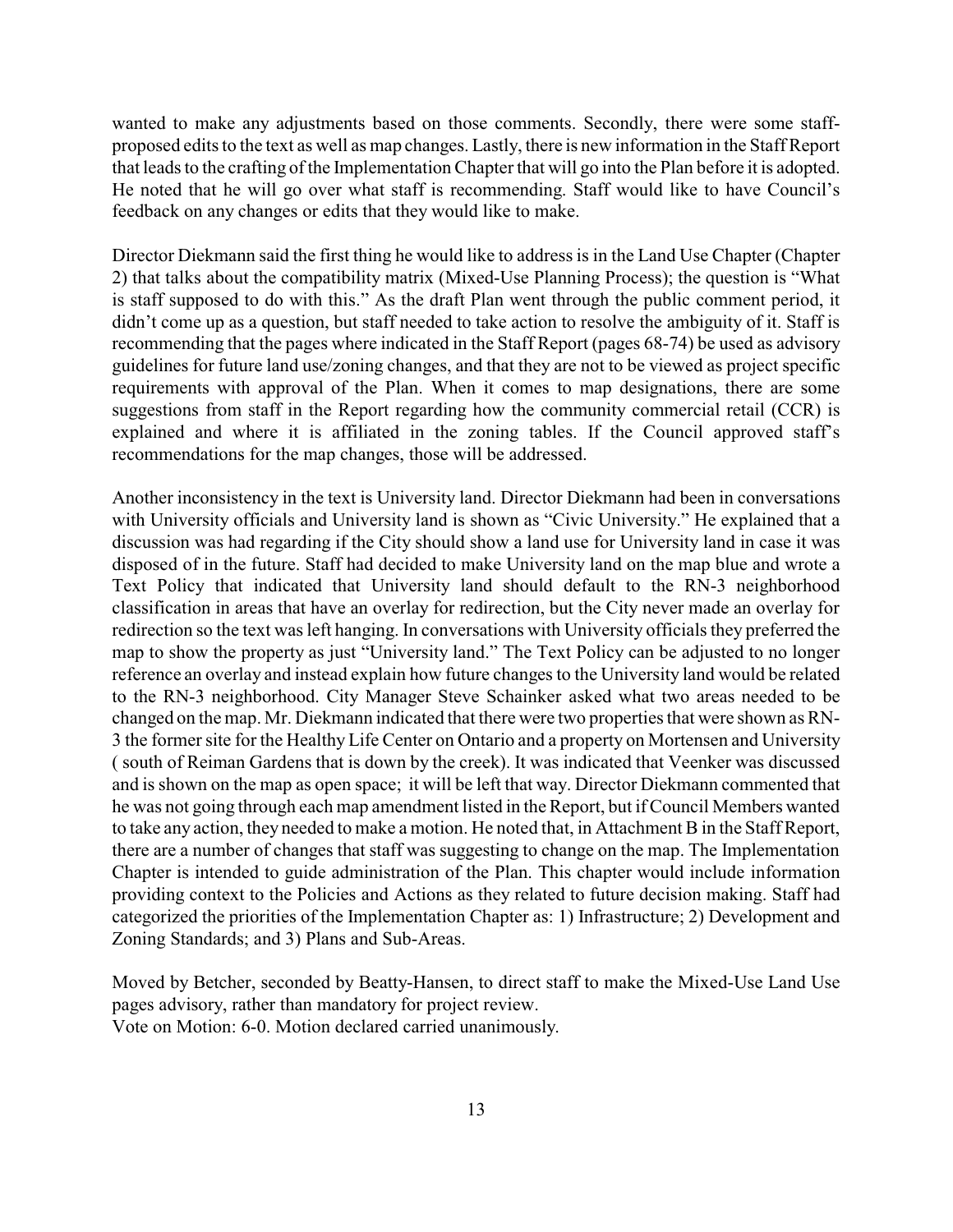Moved by Martin, seconded by Beatty-Hansen, to ask staff to clarify in the Plan that the Natural Area label in the future Land Use map is meant as an informational tool. Vote on Motion: 6-0. Motion declared carried unanimously

Moved byMartin, seconded byJunck, to removeCCRzone fromthe CommunityCommercial/Retail designation.

Vote on motion 6-0. Motion declared carried unanimously.

Moved by Junck, seconded by Betcher, to direct staff to edit Page 64 of the Plan under Development Guidelines (last bullet) in relation to the redirection area text in relation for University Civic Land Use Designation to remove the overlay concept, and make the corresponding map change to the two properties (Ontario and University).

Vote on Motion, 6-0. Motion declared carried unanimously.

Mayor Haila stated that one recommendation was to approve the changes that were on Attachment B. Director Diekmann commented that was correct as Attachment B is all of staff's recommended changes to the Future Land Use Map, and it does not incorporate all the other map comments that were received from the public.

Council Member Martin mentioned that he was looking at Attachment B and wanted to know if the Council approved the recommended changes whether staff would bring the Plan back to Council again before the public hearing. Mr. Diekmann noted that his intent is to go straight to public feedback unless the Council wanted something to come directlyback to them first. Mr. Martin stated that on the map there is a box labeled "West if County Line as Core" and asked for clarification. Mr. Diekmann explained that it should say "West of County Line as Core." He mentioned that there was a large compilation of small areas that are Commercial and Mixed Use and it is the recommendation to put a Core designation in that area instead of the Commercial Community Retail. It was also noted that the area could stay NC-MU as that would accomplish the same purposes, but it doesn't indicate how much housing could go there. Mr. Martin then questioned the map box that stated "Intended mix of uses is confusing as represented. Modify to NC-MU and expand RN-3," and asked for further information on that recommendation. Director Diekmann indicated that there are too many layers and the main NC-MU block (darker pink on the map) would stay and the lighter pink would become yellow for RN-3.

The Mayor stated that he had a conversation earlier with Mr. Diekmann and wanted clarification on how it would be handled if more school land was needed in the southeast. Director Diekmann commented that in the past the City has not shown school or potential school ownership options on the Land Use Map. The text mentions that there might need for parks and schools in areas as growth areas build out. In conversations with the School Districts, it is hard for them to respond to something ten years into the future. Mr. Diekmann mentioned that his recommendation, at this time, is to not put a Land Use "blob" down for a school, but to keep in contact with the School District.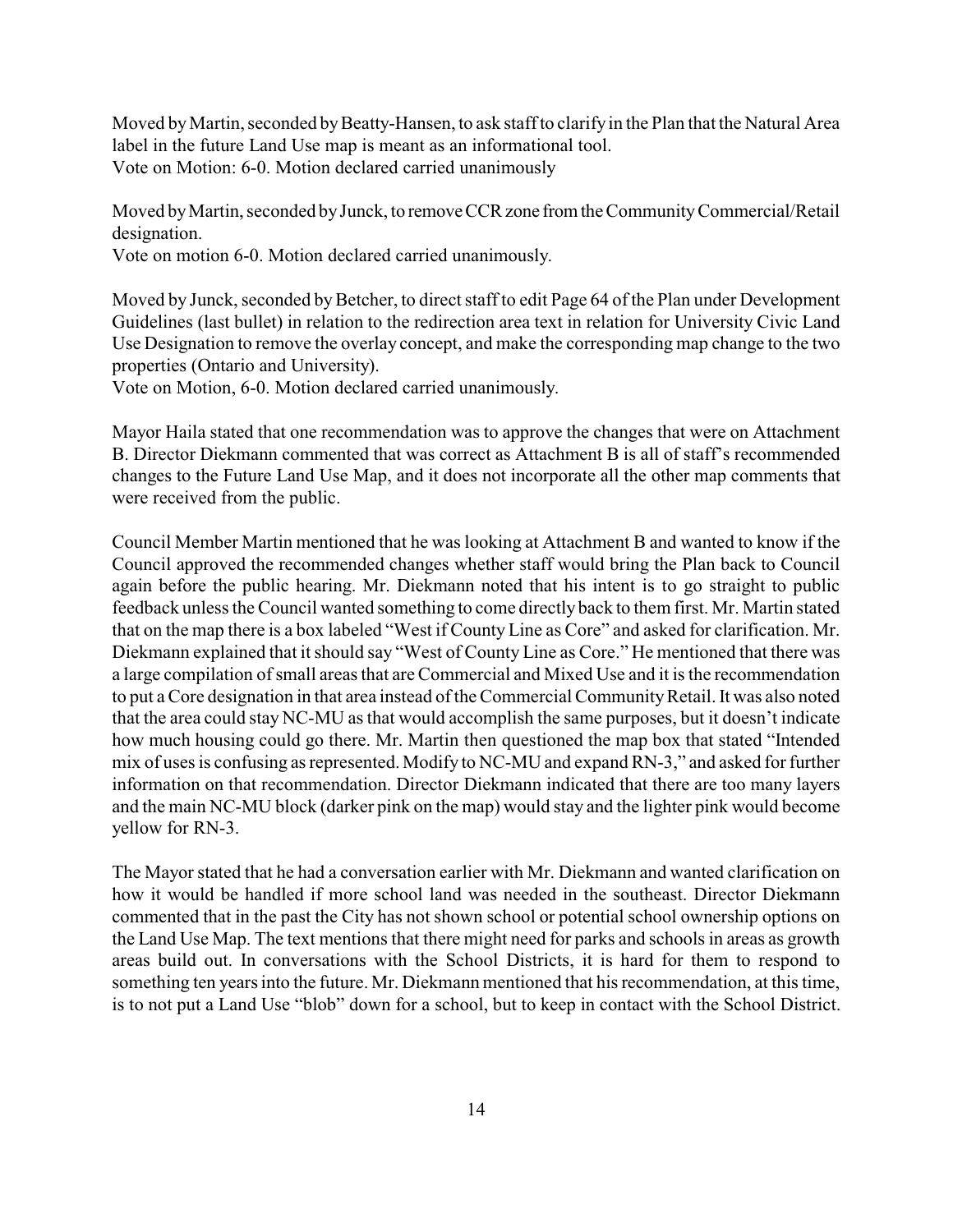Council Member Betcher inquired what would go into the area if "delete RN-5 south of Ioway Creek" was removed, as recommended. Director Diekmann explained it would go back to an open space designation. The question was asked if the comments from the public on Page 2 of the Staff Report were listed on the map. Mr. Diekmann mentioned they were not as the map showed staff's recommendations, but did not list any recommendations from the public. He wanted the Council to decide if any other changes should be made. Haverkamp Properties West Towne Apartments at 4820 Mortenson is requesting a RN-5 designation rather than Neighborhood Commercial Mixed use (NC-MU). Mr. Diekmann stated that the Haverkamp area should be CCR, not NC-MU, based on the patterns in the area. Council Member Gartin asked if there was a downside to changing the area to RN-5. Director Diekmann commented that it would take a subsequent rezoning step in order for the Haverkamp property to get to its ultimate goal.

Moved by Gartin, seconded by Corrieri, to change the area referenced by Havekerkamp's letter to be designated at RN-5.

Council Member Martin stated he was opposed to the motion as it is too big of a change and didn't feel that there was enough deliberation to make that change. Mr. Gartin asked what other information would be needed as the Council has the information on how the property is going to be used. Mr. Martin mentioned that he would rather put the request on an Agenda for discussion than to make a change based on one person's request. Director Diekmann explained that the request is about later details opposed to the Comprehensive Plan designation. He said his recommendation still stands that either designation allows for mixed use on the property in the future. Council Member Junck noted that the Staff Report said it was the recommendation to change this area to CCR or RN-5. Mr. Diekmann stated that as an Ames 2040 Plan document the request from Haverkamp is beyond the scope of where they are with the Plan tonight and noted if the Council is not comfortable with the specific details then he would recommend putting the request from Haverkamp onto a future Agenda.

Vote on Motion: 1-5. Voting Aye: Gartin. Voting Nay: Betcher, Beatty-Hansen, Corrieri, Junck, Martin. Motion failed.

Council Member Betcher commented that they just left the property hanging and wanted to know if the Council will automatically return to the request as a Plan Amendment. It was noted that the Council would need to give staff further direction.

Moved by Gartin, seconded by Corrieri, to place Mr. Haverkamp's letter on a future agenda. Vote on Motion: 6-0. Motion declared carried unanimously.

Moved by Martin, seconded by Corrieri, to adopt the edits as indicated on the map in the Staff Report (Attachment B).

Vote on Motion: 6-0. Motion declared carried unanimously.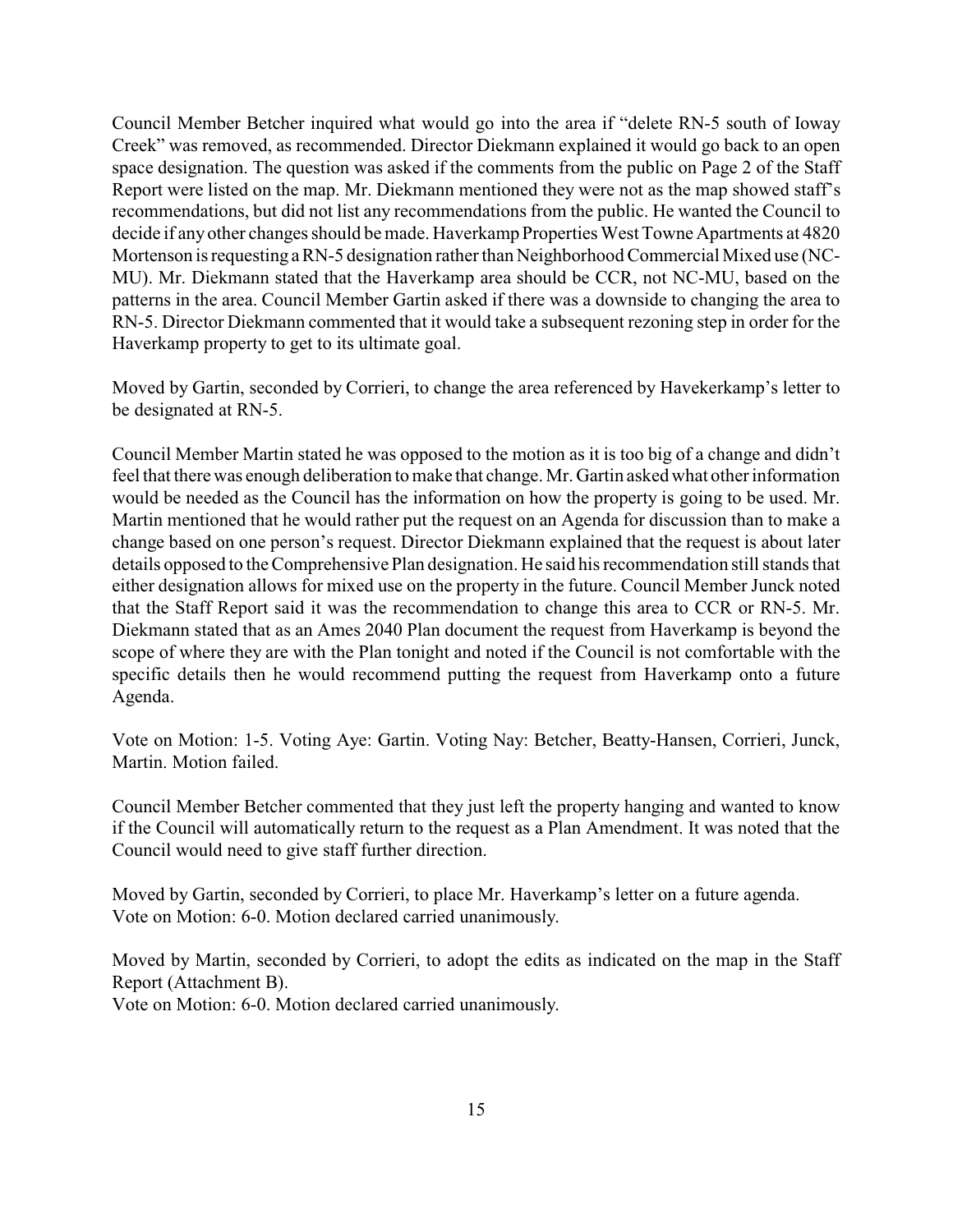Director Diekmann explained that if the Council is comfortable with the list as described in the Staff Report for the Implementation Chapter, he would recommend a motion directing staff to move forward with Attachment C in preparation of the Implementation Chapter.

Council Member Martin mentioned on Attachment C under Plans and Sub-areas there is a bulleted item that said, "Initiate new South Lincoln Mixed Use Sub-Area Plan from Cherry Street to Walnut Avenue," and he didn't remember discussing this area previously and wanted a reminder as to what the idea was for that area. Director Diekmann explained that 3<sup>rd</sup> Street runs through the area and goes from Walnut up to Lincoln Way and over. The area is shown on the map as a redirection area and staff is recommending prioritizing this particular redirection area for a new Sub-Area Plan.

Moved by Beatty-Hansen, seconded by Junck, to Adopt Attachment C from the Staff Report. Vote on Motion: 6-0. Motion declared carried unanimously.

**PLACEMENT OFAGILITY COURSE EQUIPMENT IN CARR PARK:** Parks and Recreation Director Keith Abraham noted that Parks and Facility Superintendent Joshua Thompson has taken the lead on this project and will be sharing the project information. Mr. Thompson stated that staff has received requests to diversify the parks. A few examples were shown of the different types of equipment that could be used for an agility course. It was mentioned that the City of Davenport has an agility course it ha received a lot of positive feedback to the point where it is already planning on installing another one. The Parks and Recreation Commission reviewed the following criteria to be used to review potential sites: Not in a flood plain, visible from the road, fits with parks philosophy, space is available, is a relatively flat space, parking is available, safety, community/park equity, and accessibility. The parks that best fit the criteria were: Brookside Park (east of IowayCreek), Moore Memorial Park, Carr Park, Northridge Heights Park, Emma McCarthy Lee Park, and Tahira and Labh Hira Park. A table was shown from the Staff Report that compared the potential locations with the identified criteria. Mr. Thompson explained that there were four opportunities for the public to provide feedback. It was brought up that the Carr Pool bathhouse would be demolished as the building is becoming dilapidated. Future plans for Carr Park include adding 14 raised garden beds and a water source for the gardens in FY 2021-22. Additionally, a shelter and restroom building will be constructed in FY 2023-24. The sidewalk along Meadowland Avenue is not continuous and has resulted in a mid-block crossing and ped-ramp in front of a house, which eliminated some on-street parking. As part of the project, staff will install a portion of sidewalk making the sidewalk continuous and eliminate the mid-block crossing and ped-ramp. The Parks and Recreation Commission recommended approval of the placement of the Agility course in Carr Park.

Council Member Gartin asked for more information on parking. Mr. Thompson explained that currently the parking lot has 32 spaces with two accessible spots. It was mentioned that staff will be reviewing the parking lot layout to see if there is a better, more efficient use for the parking space. Staff felt the parking lot was adequate for the amount of traffic that comes to the Park. The trails across East River Valley are very popular along with the cross-country ski trails. Staff will continue to evaluate the parking over time to see what adjustments need to be done. Mr. Gartin stated his only concern was long-term and if the parking is going to be enough. He pointed out that if the trail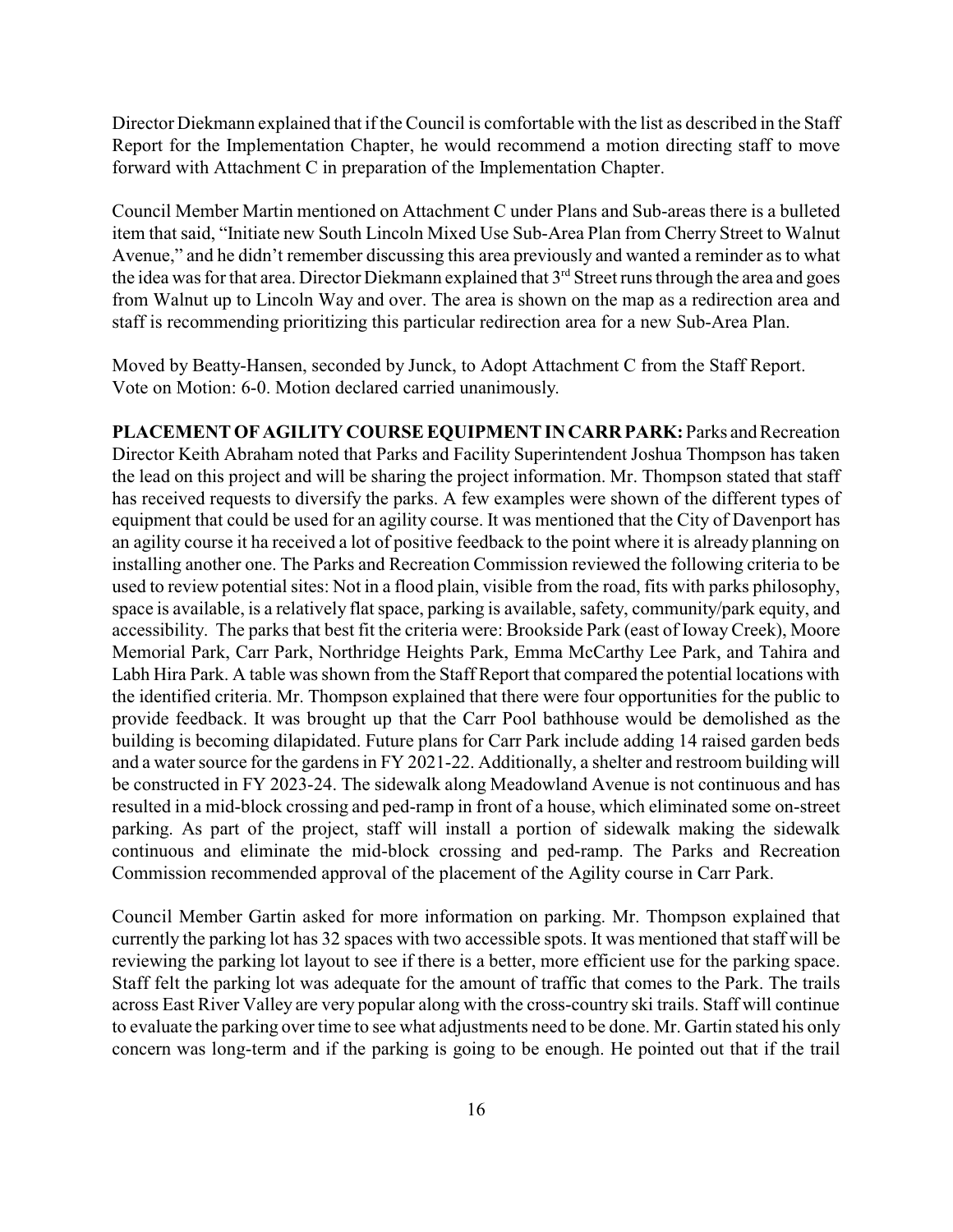farther north is expanded, he feels that the trail is going to be very heavily used. Mr. Gartin was concerned with the trail expansion and if the Council should be concerned about the location of the community gardens. Mr. Thompson mentioned that is something that staff could discuss to see if there is a better location within Carr Park for the gardens, but he would need to talk to Planning and Housing about the possibility of adding additional parking. City Manager Steve Schainker commented that the current parking lot has been grandfathered in and if the Council wanted to expand the parking lot, there would be additional costs. Director Abraham stated that there are other parking options available that are close to the trails. He felt if they could educate the public as to where those areas are located, that it would be beneficial.

Council Member Betcher wanted to know if there was going to be any equipment that would be usable for citizens who are in wheelchairs that want to do upper body workouts. Mr. Thompson mentioned that during the neighborhood input sessions it was asked if there would be any equipment that could be accessed from the ground. He noted they are going to meet with manufacturers to see what can be provided.

Mayor Haila inquired if there would be bike racks. Mr. Thompson indicated that there would be.

Council Member Martin asked if staff felt confident that the revenues that have been established were adequate to maintain the equipment over a long period of time. Mr. Thompson said that the budget is able to maintain all playground equipment. The playground equipment is made and manufactured to hold up for a long period of time. Most of the park equipment is in place for 20 years, and with the warranties on the equipment, any repairs are done easily.

Mayor Haila opened public input and closed it when no one came forward to speak.

Moved by Junck, seconded by Corrieri, to adopt RESOLUTION NO. 21-557 to approve Option 1, which is to approve the placement of the Agility Course Equipment in Carr Park. Roll Call Vote: 6-0. Resolution declared adopted unanimously, signed by the Mayor, and hereby made a portion of these Minutes

**HEARINGON VACATINGUTILITY EASEMENTACROSS RED LOBSTER PROPERTY LOCATED AT 1100 BUCKEYE AVENUE:** City Attorney Mark Lambert asked the Council to continue the hearing as staff had not received the signed easement from Red Lobster.

Moved by Beatty-Hansen, seconded by Betcher, to continue the hearing to November 9, 2021. Vote on Motion: 6-0. Motion declared carried unanimously

#### **ORDINANCES:** None.

**DISPOSITION OF COMMUNICATIONS TO COUNCIL:** All items were addressed earlier in the meeting.